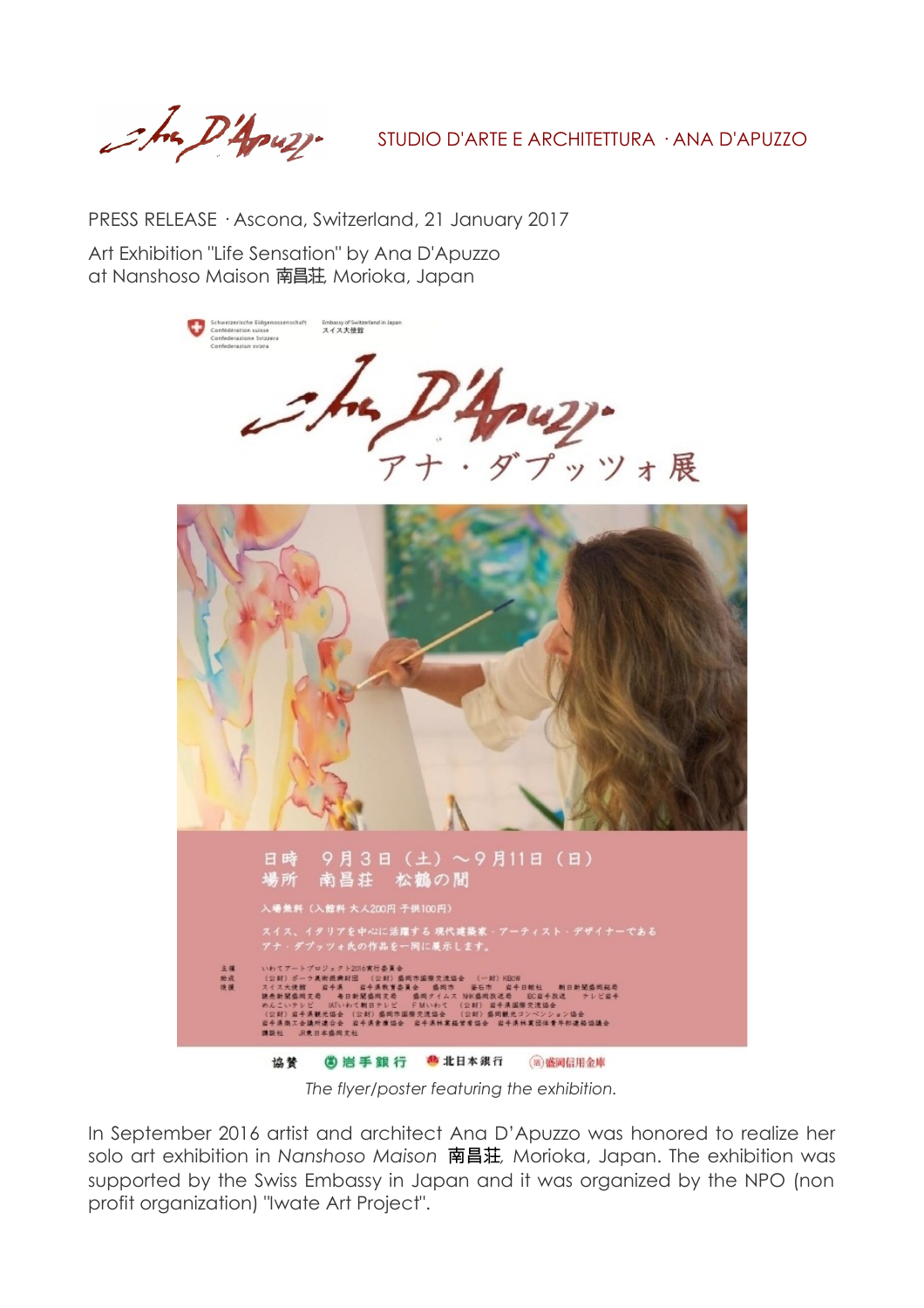

*Ana D'Apuzzo at the exhibition "Life Sensation", Nanshoso, Morioka, Japan.*

The art installation/exhibition "Life Sensation" included original oil paintings and hand made silk dresses and silk scarves. The main subject of this exhibition was the celebration of life. It was one of the art events organized by the "Iwate Art Project" as a memory of the big earthquake and tsunami that hit Japan in 2011.



*"Life sensation" art exhibition at Nanshoso, Morioka, Japan.*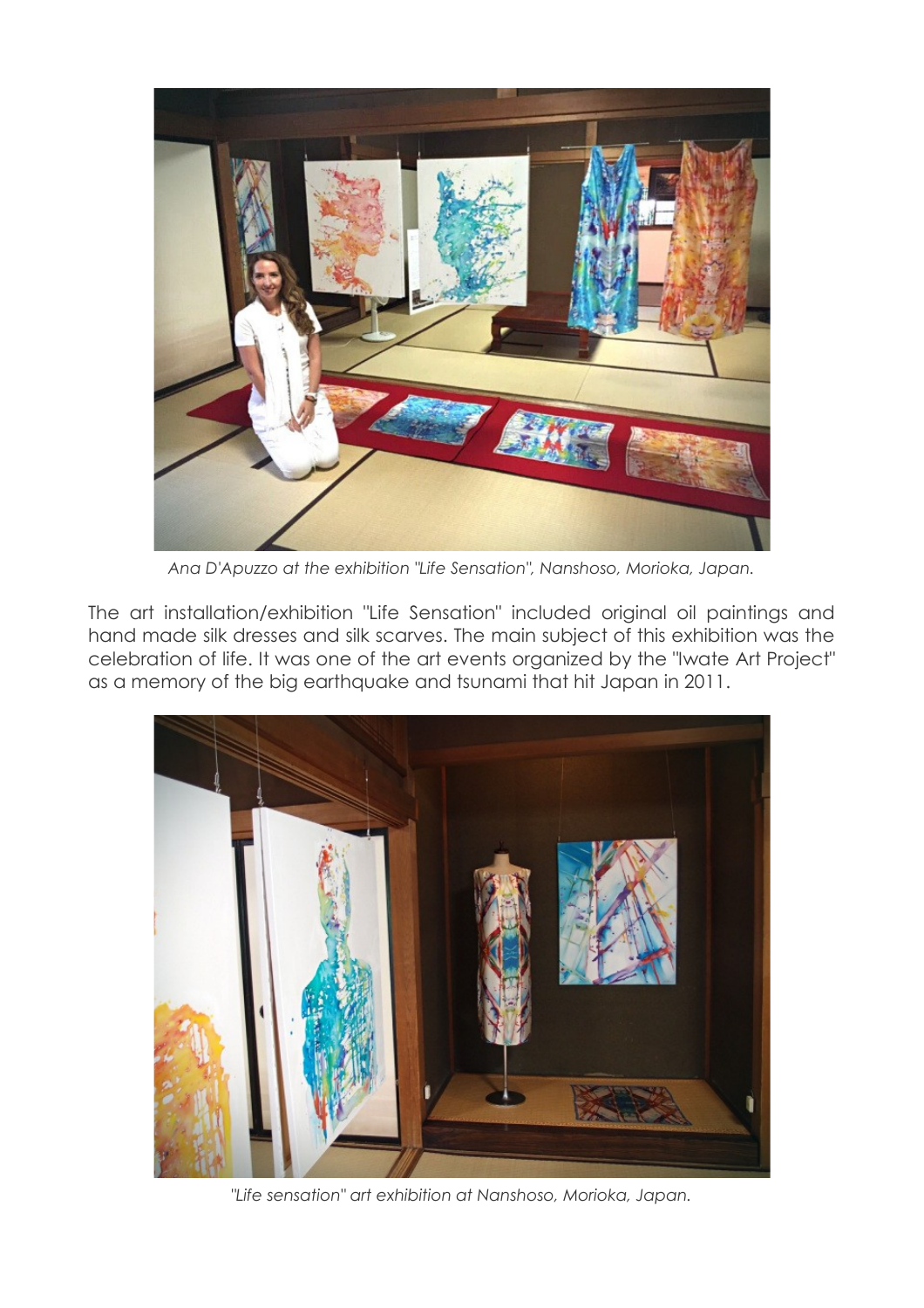Ana D'Apuzzo is one of the three international visual artists invited to take part in this big project, together with the famous Spanish artist Jose Maria Sicilia and the great American photographer Magdalena Sole.



*"Life sensation" art exhibition at Nanshoso, Morioka, Japan.*

This exhibition presented a diverse range of colorful expressions of nature, human nature and the planet.



*"Life sensation" art exhibition at Nanshoso, Morioka, Japan.*

The artist used her innovative technique, radiant gestures, powerful forms and strong compositions and color in the most special ways to express passion, power, feelings and emotion.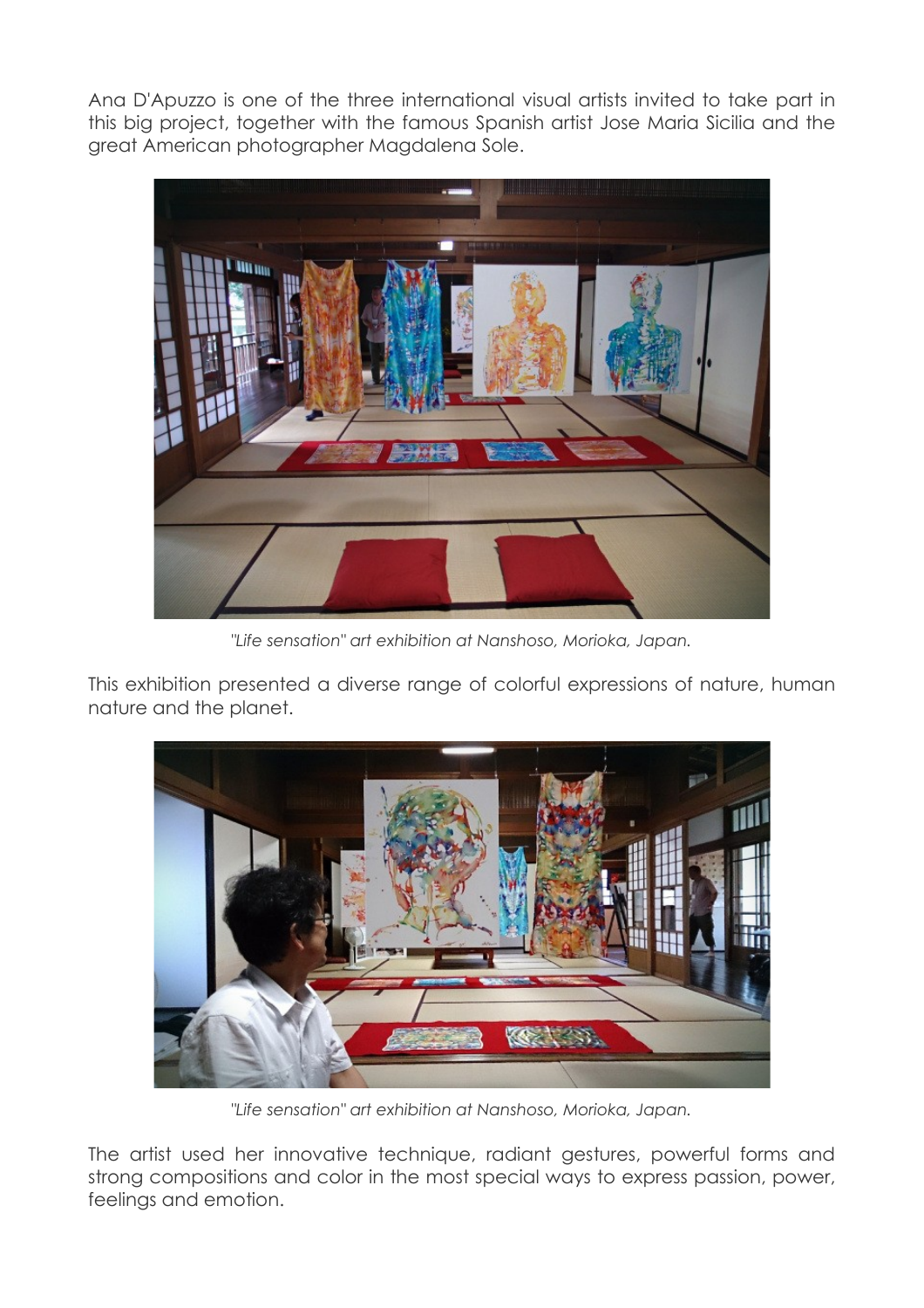

*"Life sensation" art exhibition at Nanshoso, Morioka, Japan.*

This series of oil paintings on canvas are dedicated to the sun, celebrating its energy, love and life, and its connection with humans and nature. "After all we share the same sun and sky and we should respect the rhythm of the nature and follow it in our lives."



*Panel featuring Ana D'Apuzzo at Nanshoso, Morioka, Japan.*

*Nanshoso Maison* is the former residence of entrepreneur Yasugoro Segawa, now a pubic event and exhibition place. The garden is listed as a conservation park by the city of Morioka.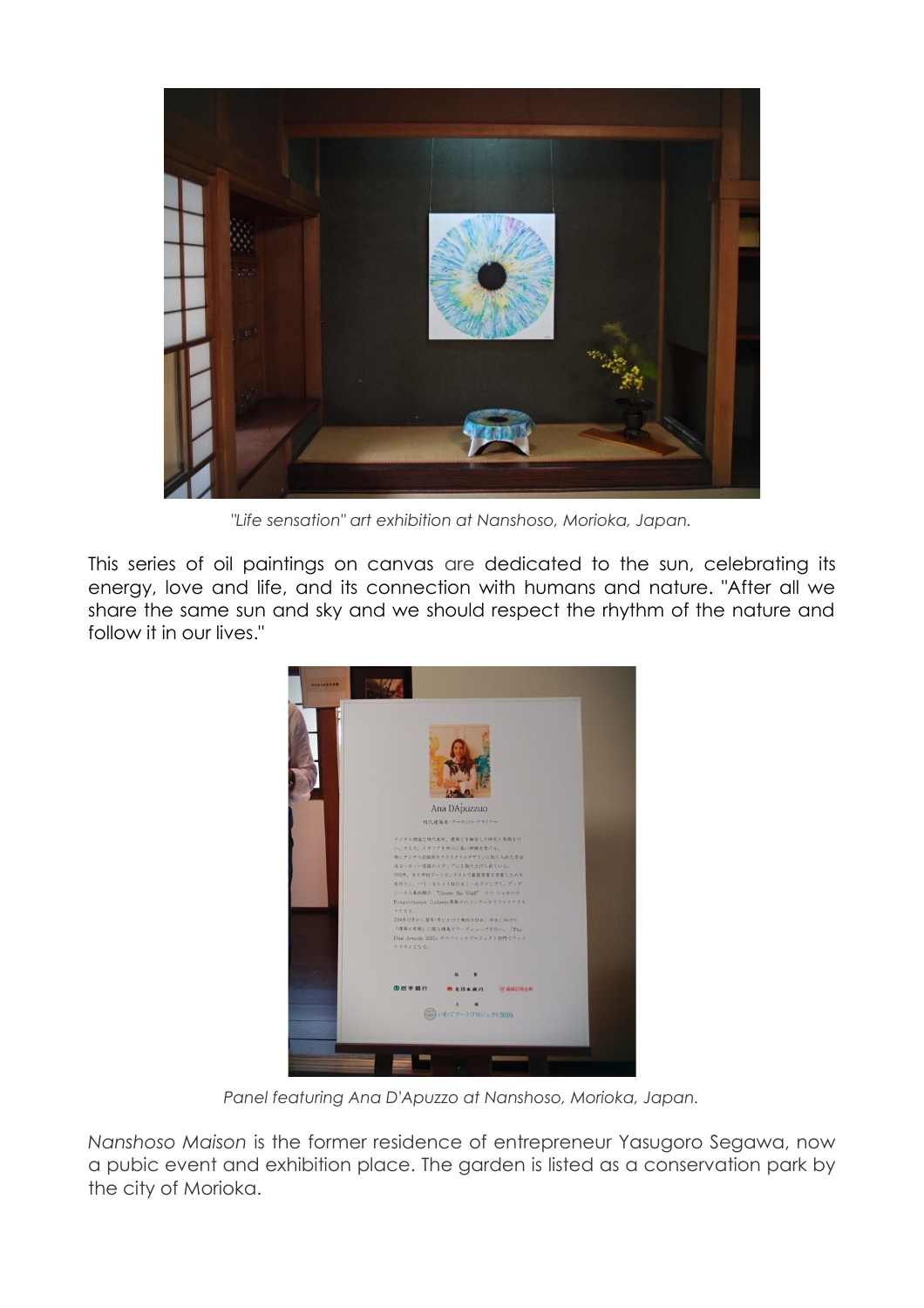Japan has a way of merge the traditional and the modern. It has found a way to grow around the old without destroying it, and *Nanshoso Maison* is a perfect example of this fact.



*Nanshoso, Morioka, Japan.*

Tucked between modern houses and resting a block away from a Pachinko parlor, *Nanshoso* has survived and continues to be an attraction for locals and tourists alike. Stepping inside, you are transported somewhere else. You are sent back to the time when people still traveled by carriage, when the roads kicked up dust in the summer, and when rice paddies and fields made up most of what is now a well-known city.



*"Life sensation" art exhibition at Nanshoso, Morioka, Japan.*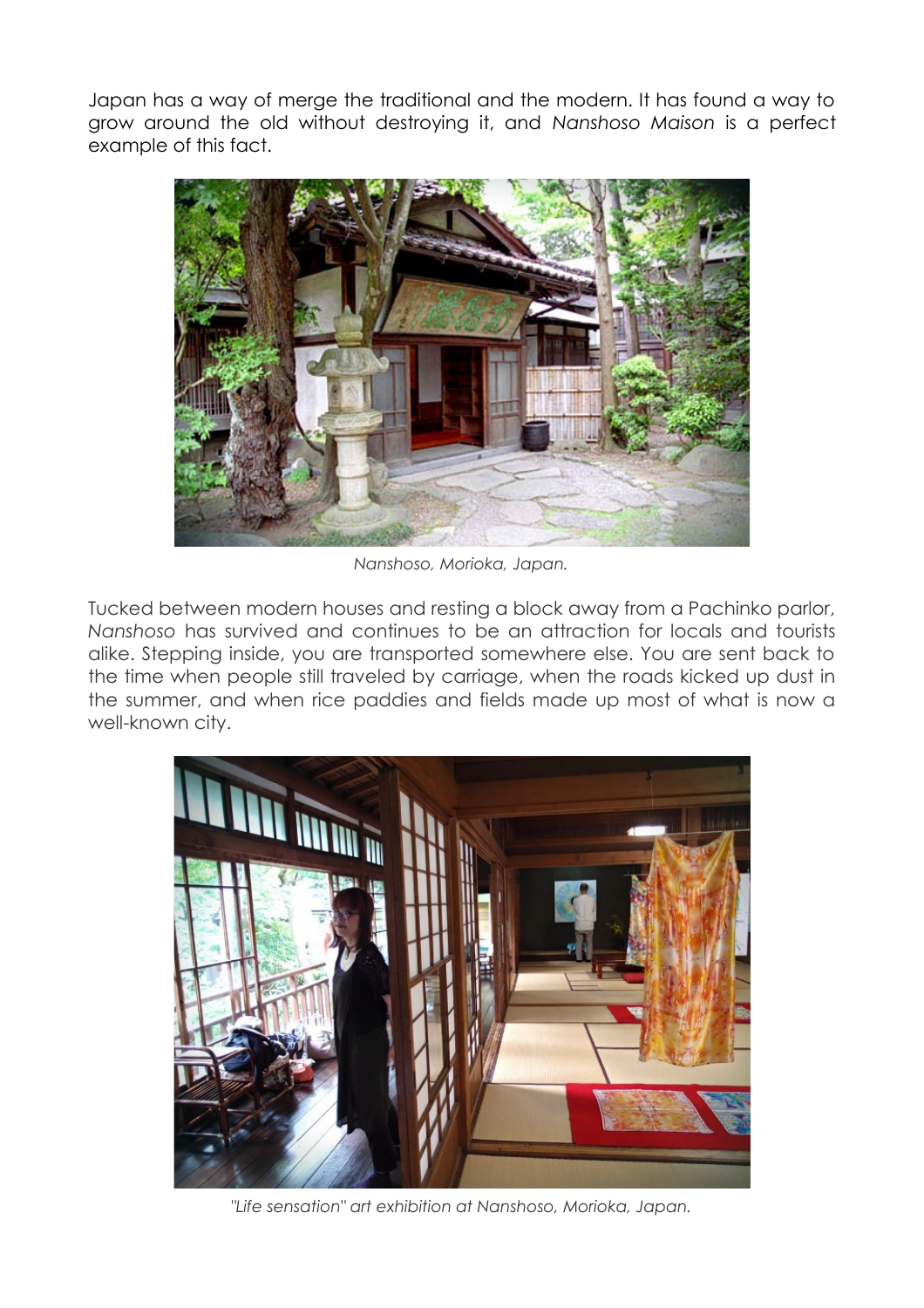*Nanshoso* House was built during the Meiji era, about 150 years ago. The person who built it, Yasugoro Sekawa, had struck a vein of copper in Akita prefecture and was nicknamed the "Michinoku mining king". *Nanshoso* has only been open to the public since 2000, after the Iwate Cooperative Association bought the building in order to save it from being torn down and turned into an apartment complex.



*Garden of Nanshoso, Morioka, Japan.*

*Nanshoso* seems small from outside, but upon entering the visitors are amazed by how large it actually is, featuring corridors and multiple levels. The big exhibition room, with floor covered with tatami, overlooks a traditional Japanese garden. The garden looks unreal through the warped glass windows. It was created in chisen kaiyuushiki teien style, which means the garden features a path surrounding a pond, the type of garden often seen in Japanese advertisements and films. Chairs rest in the corridor, providing visitors with an opportunity to stop and enjoy the garden scenery. It is especially beautiful during hanami, when the cherry trees are in bloom, or during autumn, with the orange and red leaves reflected in the water. Without any doubt, a truly wonderful place.



*"Life sensation" art exhibition at Nanshoso, Morioka, Japan.*